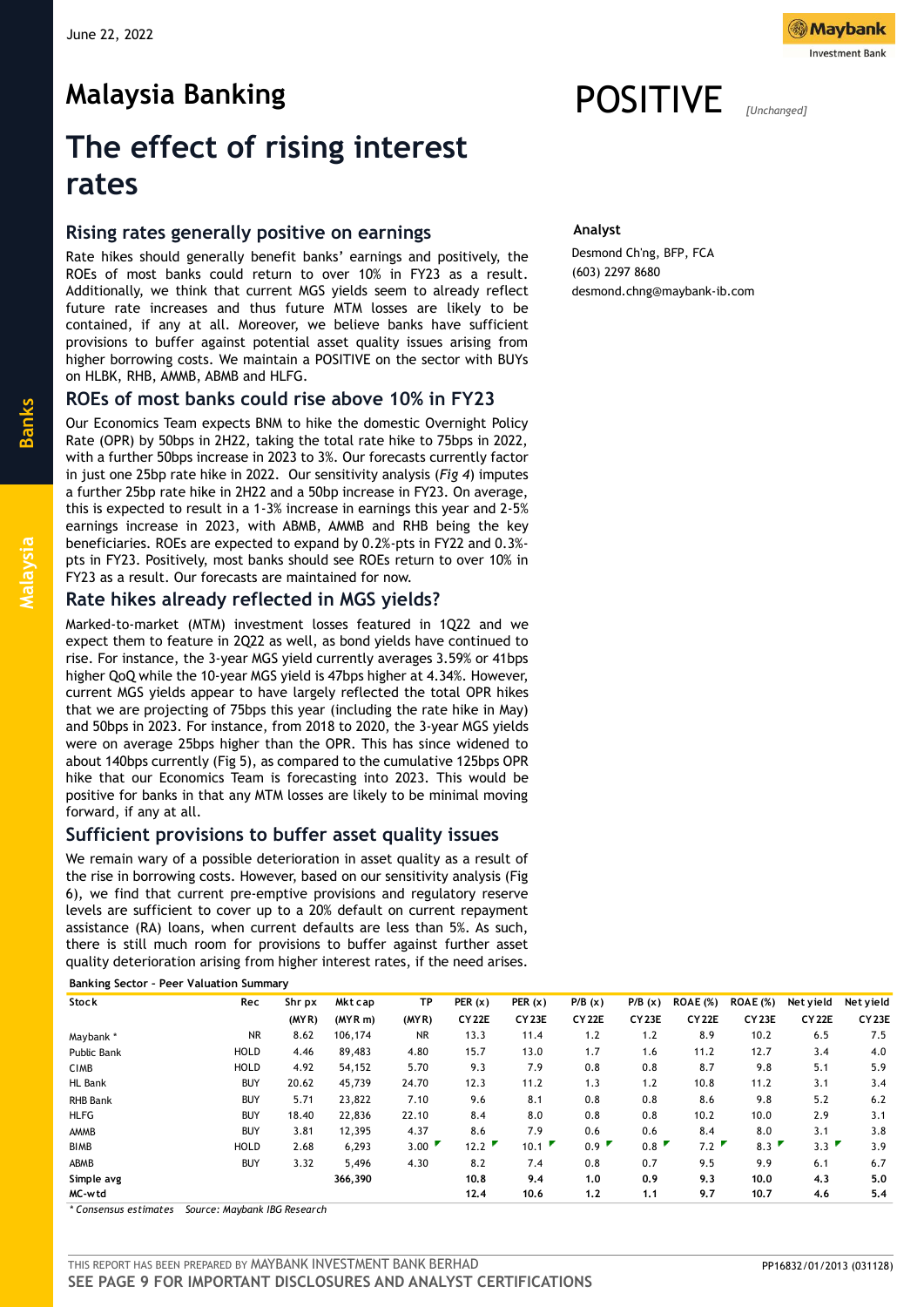# **Further rate hikes ahead…**

With the Federal Reserve (Fed) having raised the US Federal Funds Rate (FFR) by 75bps to 1.5-1.75% on 15 Jun 2022, the interest rate differential between Malaysia's Overnight Policy Rate (OPR), which currently stands at 2%, has narrowed to just 25bps, from as wide as 300bps in 2014/15.



**Fig 1: US Federal Funds Rate (FFR) versus Overnight Policy Rate (OPR)**

The Fed's latest "dot plot" signals another +175bps hikes over the remaining four FOMC meetings this year, with expectations that the current rate hike cycle ends in early 2023 at 3.75%. This implies a total of 200bps rate hikes between now and early 2023.

With this latest aggressive Fed move, our Economics Team now expects Bank Negara to hike the domestic Overnight Policy Rate (OPR) by another 25bps at the next Monetary Policy Committee (MPC) meeting on 5-6 July, with the prospect of another +25bps by end-2022. This would raise the OPR to 2.5% by end-2022 from 1.75% at the beginning of the year (taking into account the recent 25bp hike in May), this representing a cumulative 75bp rate hike in 2022. Our Economics Team projects a further 50bps OPR hike in 2023 to 3%.

What our internal projections would imply is that the FFR could be higher than the OPR by about 75bps in 2023. This would not be entirely out of the norm, for as Figure 2 shows, the FFR was higher than the OPR from Mar 2005 to Dec 2007, and by as much as 175bps for a period of time (Jun 2006 – Aug 2007).





*Source: Bloomberg, BNM, Maybank IBG Research*

*Source: Bloomberg, BNM*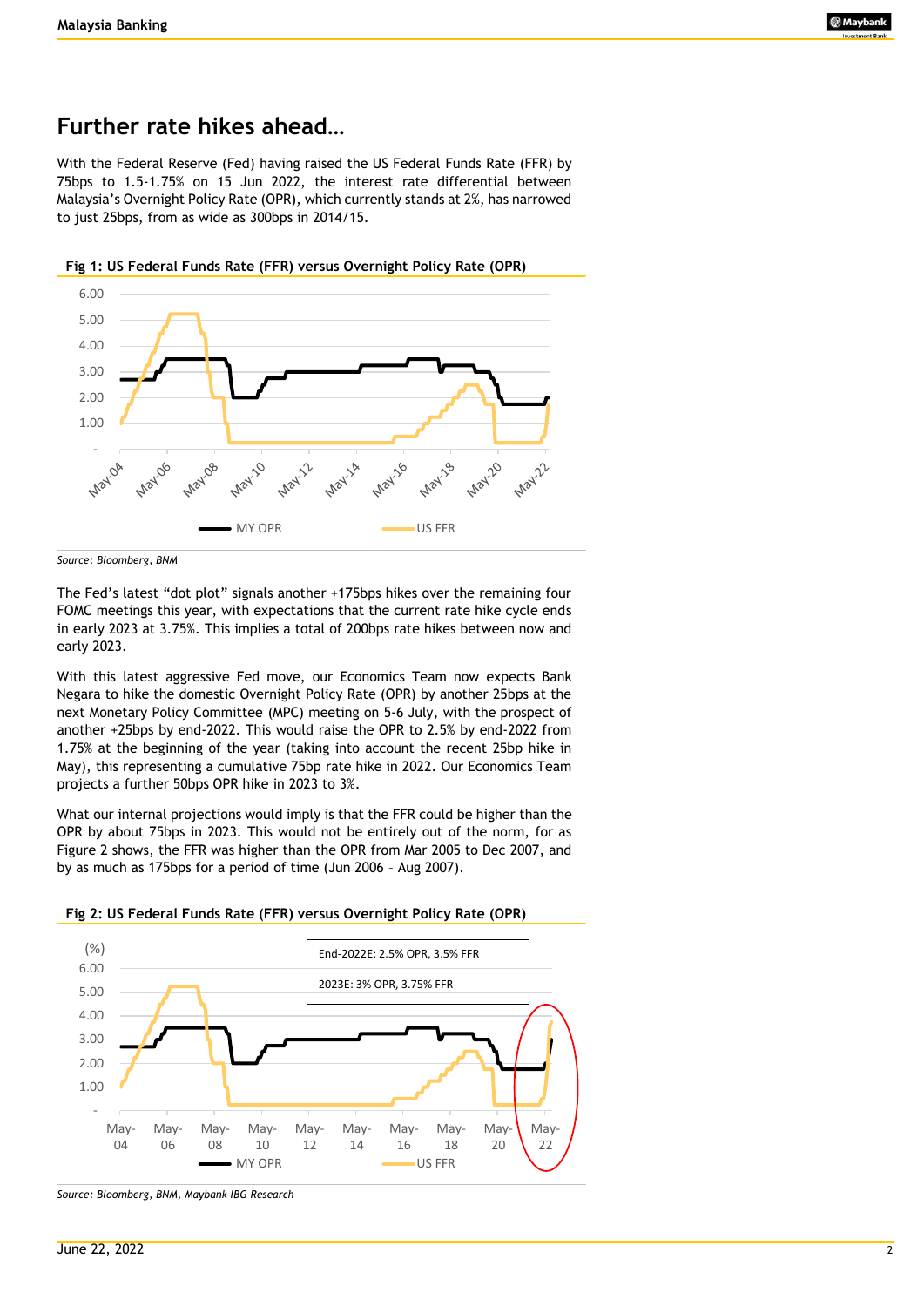# **Generally positive for banks' margins**

Rate hikes generally have a positive short-term impact on banks' net interest margins (NIMs) through higher loan yields on variable rate loans and higher bond yields. Funding costs take, on average, about 3-6 months to normalize, this being the common duration of fixed deposits in the system.

Figure 3 below sets out the estimated impact to banks' NIMs from a 25bps OPR hike. Generally, it would result in an average 1-4bps improvement in NIMs, which in turn translates to roughly a 2-3% enhancement in earnings for every 25bps increase (Fig 4).

|  | Fig 3: Estimated positive impact to NIM from a 25bps OPR hike (bps chg) |
|--|-------------------------------------------------------------------------|
|--|-------------------------------------------------------------------------|

|             | bps     |                    | bps     |
|-------------|---------|--------------------|---------|
| ABMB        | $3 - 4$ | <b>HL Bank</b>     | $3 - 4$ |
| AMMB        | $2 - 3$ | Maybank            | $1 - 2$ |
| <b>BIMB</b> | $2 - 3$ | <b>Public Bank</b> | $2 - 3$ |
| <b>CIMB</b> | $2 - 3$ | <b>RHB</b>         | $2 - 3$ |

*Source: Banks, Maybank IBG Research*

# **Impact to earnings**

Given the expected staggered nature of hikes to the OPR throughout the year, coupled with the eventual upward adjustment to funding costs, we do not expect NIMs to increase in full to reflect the expected 75bp rate hike this year and 50bps in 2023.

Our present forecasts already impute the rate hike in May. Our sensitivity analysis below imputes a further 25bp rate hike in 2H22 and a 50bp increase in FY23. On average, this is expected to result in a 1-3% increase in earnings this year and 2- 5% earnings increase in 2023. With ABMB, AMMB and RHB being the key beneficiaries. ROEs are expected to expand by 0.2%-pts in FY22 and 0.3%-pts in FY23. Positively, most banks should see ROEs of more than 10% in FY23 as a result of the expansion in NIM.

#### **Fig 4: Estimated impact of the OPR hikes on earnings**

|                   | NIM chg      |       |        | Net profit (before) | Net profit (after) |        | Net profit change |              | <b>ROAE</b> (before) |              | <b>ROAE</b> (after) |       |
|-------------------|--------------|-------|--------|---------------------|--------------------|--------|-------------------|--------------|----------------------|--------------|---------------------|-------|
|                   | <b>FY22E</b> | FY23E | FY22E  | FY23E               | FY22E              | FY23E  | <b>FY22E</b>      | <b>FY23E</b> | FY22E                | <b>FY23E</b> | FY22E               | FY23E |
| ABMB <sup>^</sup> | 0.04%        | 0.08% | 645    | 707                 | 662                | 742    | 3%                | 5%           | 9.7%                 | 9.9%         | 9.9%                | 10.4% |
| AMMB <sup>^</sup> | 0.03%        | 0.06% | 1,393  | 1,485               | 1,431              | 1,562  | 3%                | 5%           | 8.0%                 | 8.0%         | 8.2%                | 8.4%  |
| <b>BIMB</b>       | 0.02%        | 0.04% | 481    | 599                 | 497                | 623    | 3%                | 4%           | 7.2%                 | 8.3%         | 7.5%                | 8.6%  |
| <b>CIMB</b>       | 0.02%        | 0.04% | 5,278  | 6,271               | 5,368              | 6,472  | 2%                | 3%           | 8.7%                 | 9.8%         | 8.9%                | 10.1% |
| HLBK#             | 0.04%        | 0.08% | 3,690  | 3,858               | 3,751              | 4,002  | 2%                | 4%           | 11.3%                | 11.1%        | 11.5%               | 11.4% |
| MAY               | 0.02%        | 0.04% | 7,820  | 9,350               | 7,912              | 9,612  | 1%                | 3%           | 8.9%                 | 10.2%        | 9.1%                | 10.5% |
| <b>PBK</b>        | 0.02%        | 0.04% | 5,532  | 6,659               | 5,599              | 6,817  | 1%                | 2%           | 11.2%                | 12.7%        | 11.3%               | 13.0% |
| <b>RHB</b>        | 0.03%        | 0.06% | 2,452  | 2.919               | 2,507              | 3,073  | 2%                | 5%           | 8.6%                 | 9.8%         | 8.8%                | 10.3% |
|                   | 0.03%        | 0.05% | 27,290 | 31,849              | 27,727             | 32,903 | 2%                | 3%           | 9.2%                 | 10.0%        | 9.4%                | 10.3% |

*Source: Maybank IBG Research ^ FYE3/23 and FYE3/24 respectively # FYE6/23 and FYE6/24 respectively*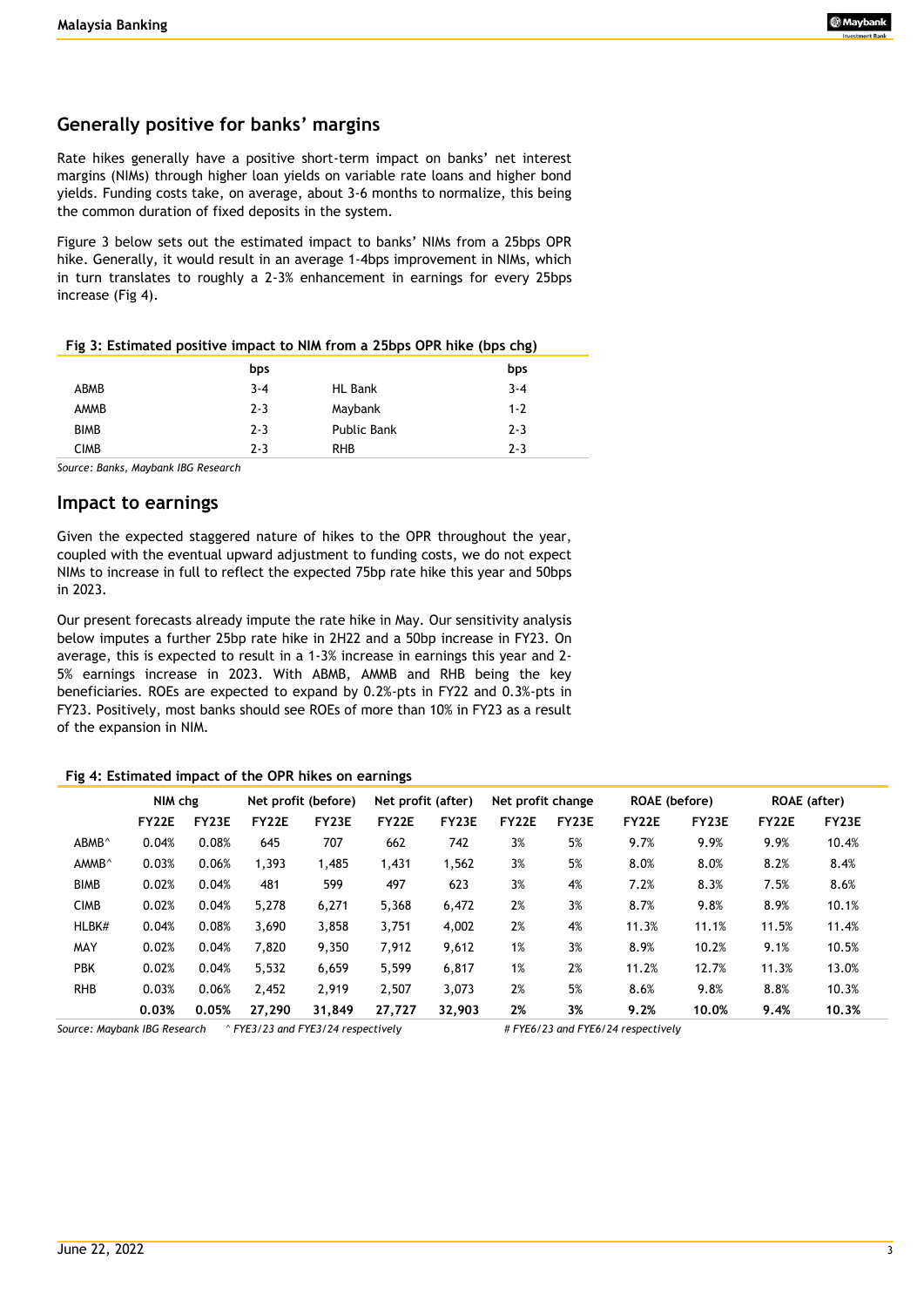# **Rate hikes already reflected in MGS yields?**

One concern that we have had this year is that of marked-to-market (MTM) losses arising from the marking to market of FVTPL (fair value to P&L) investments. This was one of the setbacks to earnings in 1Q22 as bond yields rose. For instance, the 3-year MGS yield averaged 38bps higher in March 2022 at 3.18% versus 2.8% in Dec 2021, while the 10-year MGS yield was 30bps higher.

MTM losses are expected to feature in 2Q22 as well, as bond yields have continued to rise. The 3-year MGS yield currently averages 3.59% or 41bps higher QoQ while the 10-year MGS yield is 47bps higher at 4.34%.

However, our Fixed Income analysts are of the view that current MGS yields largely reflect the OPR hikes that we are projecting of 75bps this year and 50bps in 2023. As such, they are cautiously bullish on bonds at this stage, with expectations that yields will move down from current levels in 2H22. This would be positive for banks in that any MTM losses are likely to be minimal moving forward, if any at all.

Figure 5 below depicts that differential between the 3-year MGS yield and the OPR. From 2018 to 2020, the 3-year MGS yields were on average 25bps higher than the OPR. This has since widened to about 140bps currently, which would largely reflect the cumulative 125bps OPR hike that our Economics Team is forecasting into 2023.





*Source: BNM, Maybank IBG Research*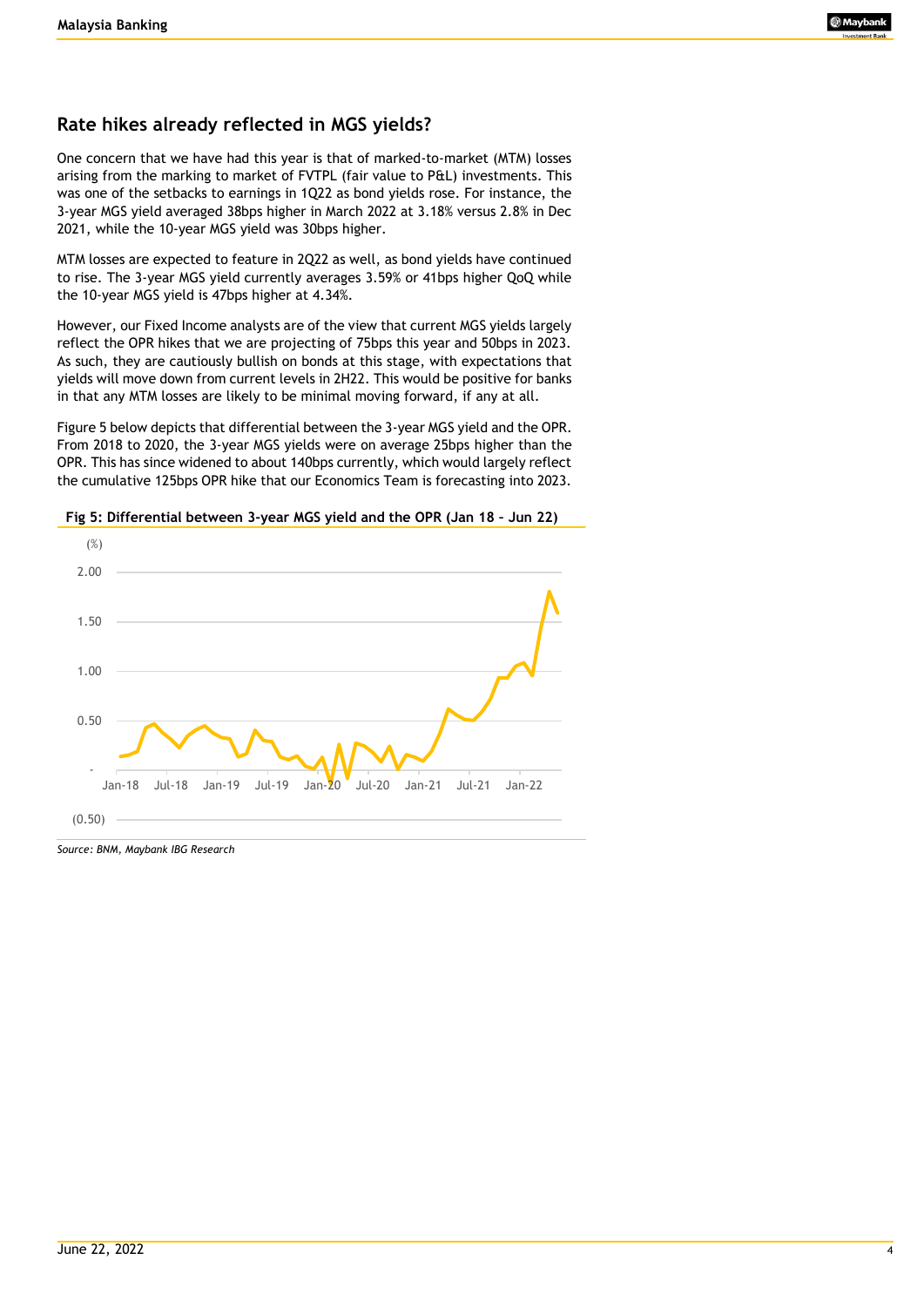# **Possible deterioration in asset quality?**

Amid domestic inflationary pressures and a volatile external environment, the rise in interest rates could serve to further crimp domestic consumption, as borrowing costs rise. We remain wary therefore of a possible deterioration in asset quality as a result.

However, with banks having set aside pre-emptive provisions over the past two years, we believe that banks have set aside sufficient provisions to buffer against such an eventuality.

Based on our sensitivity analysis, we find that current pre-emptive provisions and regulatory reserve levels are sufficient to cover up to a 20% default on current repayment assistance (RA) loans, when current defaults are less than 5%. As such, there is still much room for provisions to buffer against further asset quality deterioration arising from higher interest rates, if the need arises.

Our sensitivity analysis below assumes:

- That total pre-emptive provisions set aside todate and remaining balances in regulatory reserves, go towards covering potential defaults on repayment assistance (RA) loans.
- A default rate of 20% and a loss given default (LGD) rate of 30%. We think a default rate of 20% on the entire RA book is reasonably prudent at this stage, in light of the re-opening of the economy. We also think that an LGD of 30% is comfortable, given that anecdotal evidence suggests it averages about 20% for consumer loans (bulk of such loans comprise mortgages) and about 40% for SME loans. These percentages will vary from bank to bank.

From the table below, it would appear that current provision levels are comfortable, especially since the percentage of loans under RA is likely to trend down further in the coming months. Loan loss coverage on potential RA defaults range from 102% for Maybank to 391% for HL Bank.

#### **Fig 6: Sensitivity analysis on the sufficiency of pre-emptive provisions**

| (MYR'm)                                            | <b>ABMB</b> | <b>AMMB</b> | <b>CIMB</b> | <b>HLBK</b> | <b>MAY</b> | <b>PBK</b> | <b>RHB</b> |
|----------------------------------------------------|-------------|-------------|-------------|-------------|------------|------------|------------|
| Pre-emptive provisions                             | 487         | 394         | 2,200       | 873         | 2,896      | 1,747      | 908        |
| Regulatory reserves                                | 48          | 103         | 301         | 560         | 1,667      | 177        | 363        |
| Total pre-emptive provisions                       | 534         | 497         | 2,501       | 1,433       | 4,563      | 1,924      | 1,271      |
| Total RA loans                                     | 6,280       | 6,600       | 19,235      | 6,100       | 74,900     | 20,100     | 9,200      |
| <b>Total loans</b>                                 | 46,189      | 119,993     | 384,721     | 162,494     | 562,047    | 362,732    | 201,348    |
| % RA loans                                         | 14%         | 6%          | 5%          | 4%          | 13%        | 6%         | 5%         |
| Assumed LGD                                        | 30%         | 30%         | 30%         | 30%         | 30%        | 30%        | 30%        |
| Assumed default rate                               | 20%         | 20%         | 20%         | 20%         | 20%        | 20%        | 20%        |
| Loss on default                                    | 377         | 396         | 1,154       | 366         | 4,494      | 1,206      | 552        |
| Loan loss coverage<br>Source: Mavbank IBG Research | 142%        | 125%        | 217%        | 391%        | 102%       | 160%       | 230%       |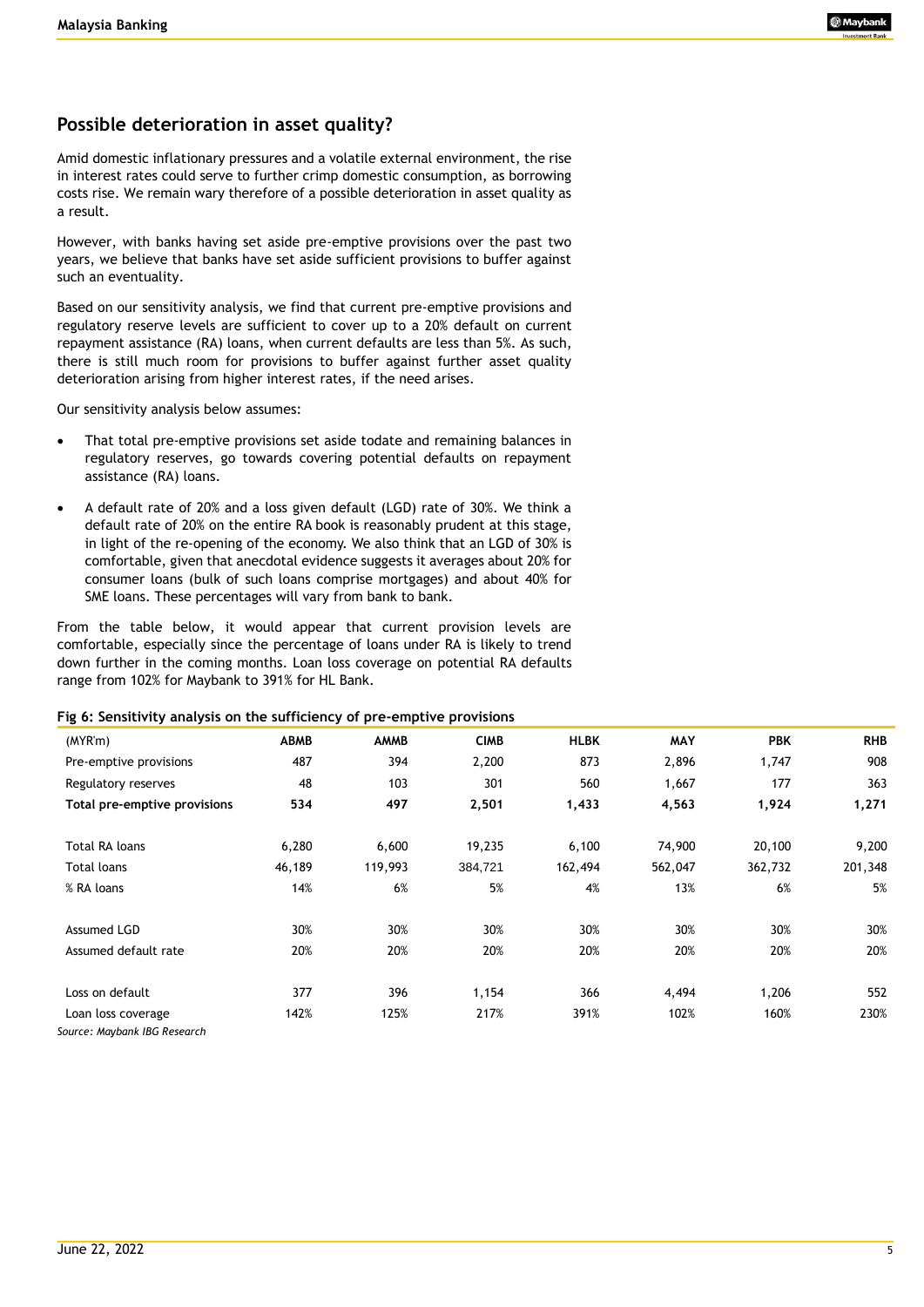# **Historical trends in monetary policy**

The table below summarizes the policy changes to the OPR and statutory reserve requirement (SRR) since 2005.

| 2005-06    | Fig 7: Historical OPR and SRR changes<br>OPR hike | OPR hike              | <b>OPR hike</b>       | <b>Total impact</b> |
|------------|---------------------------------------------------|-----------------------|-----------------------|---------------------|
|            | (30 Nov '05)                                      | (22 Feb '06)          | (26 Apr '06)          |                     |
| <b>OPR</b> | $3.00\%$ (+30bps)                                 | $3.25% (+25bps)$      | $3.50\%$ (+25bps)     | $+80bps$            |
| <b>SRR</b> | 4.00% (no chg)                                    | 4.00% (no chg)        | 4.00% (no chg)        | no chg              |
| 2008-09    | OPR/SRR cut                                       | OPR/SRR cut           | OPR/SRR cut           | <b>Total impact</b> |
|            | (24 Nov '08)                                      | (21 Jan '09)          | (24 Feb '09)          |                     |
| <b>OPR</b> | $3.25%$ (-25bps)                                  | 2.50% (-75bps)        | $2.00\%$ ( $-50bps$ ) | $-150$ bps          |
| <b>SRR</b> | $3.50\%$ (-50bps)                                 | 2.00% (-150bps)       | 1.00% (-100bps)       | $-300$ bps          |
| 2010       | OPR hike                                          | OPR hike              | OPR hike              | <b>Total impact</b> |
|            | (4 Mar '10)                                       | (13 May '10)          | $(8$ Jul $'10)$       |                     |
| <b>OPR</b> | $2.25% (+25bps)$                                  | $2.50\%$ (+25bps)     | 2.75% (+25bps)        | $+75$ bps           |
| <b>SRR</b> | 1.00% (no chg)                                    | 1.00% (no chg)        | 1.00% (no chg)        | no chg              |
| 2011       | <b>SRR hike</b>                                   | OPR/SRR hike          | <b>SRR hike</b>       | <b>Total impact</b> |
|            | (1 Apr '11)                                       | $(16$ May $'11)$      | (7 July '11)          |                     |
| OPR        | 2.75% (no chg)                                    | $3.00\%$ (+25bps)     | 3.00% (no chg)        | $+25bps$            |
| <b>SRR</b> | $2.00\%$ (+100bps)                                | $3.00\%$ (+100bps)    | 4.00% (100bps)        | $+300bps$           |
| 2014-16    | OPR hike                                          | SRR cut               | OPR cut               | <b>Total impact</b> |
|            | (10 Jul '14)                                      | (21 Jan'16)           | (13 Jul '16)          |                     |
| OPR        | 3.25% (+25bps)                                    | 3.25% (no chg)        | 3.00% (-25bps)        | 0 <sub>bps</sub>    |
| <b>SRR</b> | 4.00% (no chg)                                    | $3.50\%$ ( $-50bps$ ) | 3.50% (no chg)        | $-50$ bps           |
| 2018-19    | OPR hike                                          | OPR cut               | SRR cut               | <b>Total impact</b> |
|            | (25 Jan '18)                                      | (7 May '19)           | (10 Nov '19)          |                     |
| OPR        | $3.25% (+25bps)$                                  | $3.00\%$ (-25bps)     | 3.00% (no chg)        | $-25bps$            |
| <b>SRR</b> | 3.50% (no chg)                                    | 3.50% (no chg)        | 3.00% (-50 bps)       | $-50$ bps           |
| 2020       | OPR cut                                           | OPR cut               | SRR cut               | <b>Total impact</b> |
|            | (22 Jan '20)                                      | (3 Mar '20)           | (19 Mar '20)          |                     |
| <b>OPR</b> | 2.75% (-25bps)                                    | 2.50% (-25bps)        | 2.50% (no chg)        | $-50$ bps           |
| <b>SRR</b> | 3.00% (no chg)                                    | 3.00% (no chg)        | 2.00% (-100bps)       | $-100$ bps          |
| 2020-22    | OPR cut                                           | OPR cut               | OPR hike              | <b>Total impact</b> |
|            | (5 May '20)                                       | (7 Jul '20)           | (11 May '22)          |                     |
| <b>OPR</b> | 2.00% (-50bps)                                    | 1.75% (-25bps)        | 2.00% (+25bps)        | $-50$ bps           |
| <b>SRR</b> | 2.00% (no chg)                                    | 2.00% (no chg)        | 2.00% (no chg)        | 0 bps               |

*Source: BNM, Maybank IBG Research*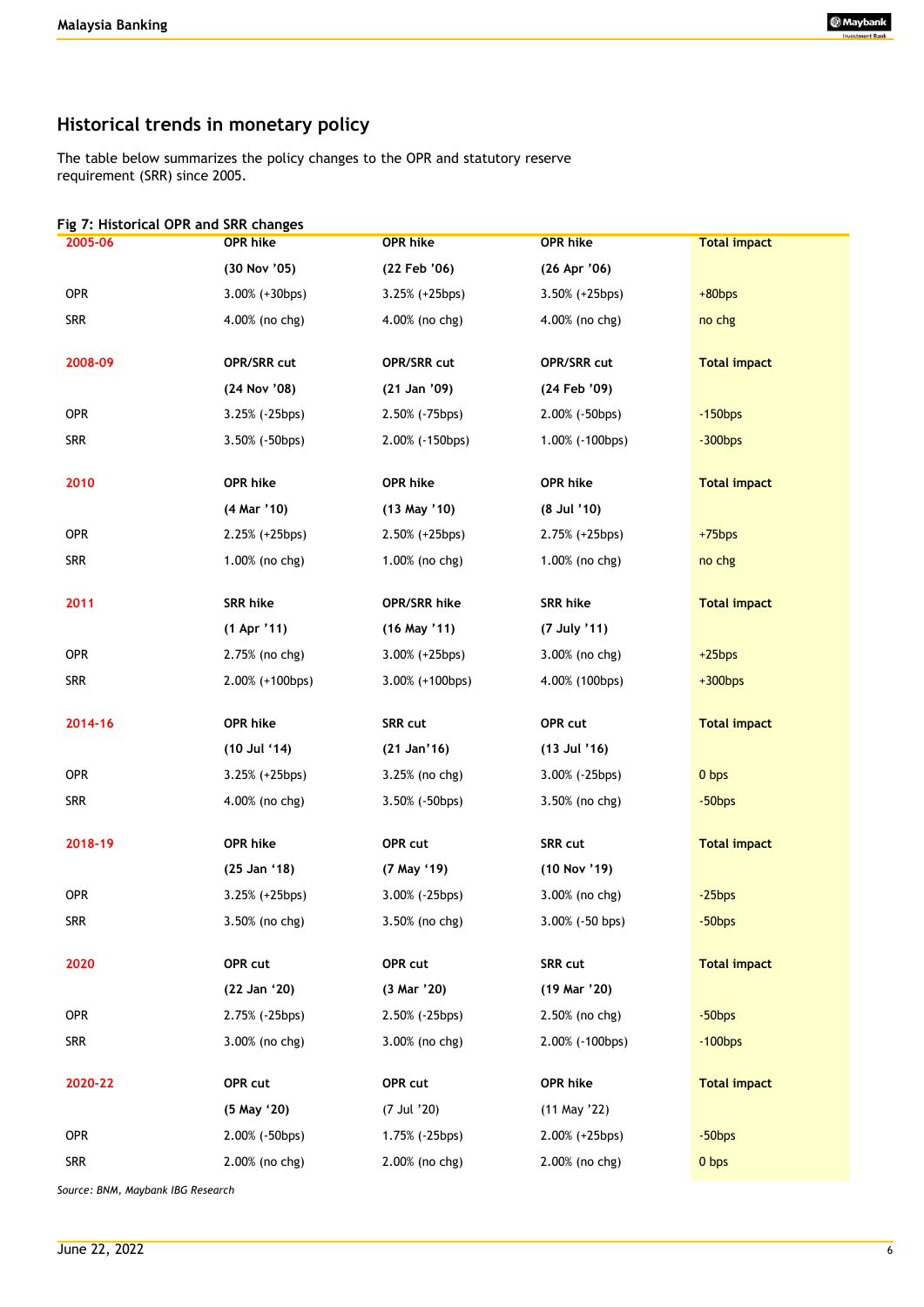# **Risk statement**

**Upside risks:** (i) Stronger-than-expected GDP growth, which would contribute to stronger loan growth and lower credit risks; as well as (ii) improved liquidity, which would help to sustain interest margins.

**Downside risks:** (i) Weaker-than-expected GDP growth, which could lead to slower loan growth and asset- quality issues; (ii) potential interest rate cuts that could negatively impact interest margins in the short term; and (iii) a slowdown in CASA growth, which could exacerbate deposit competition.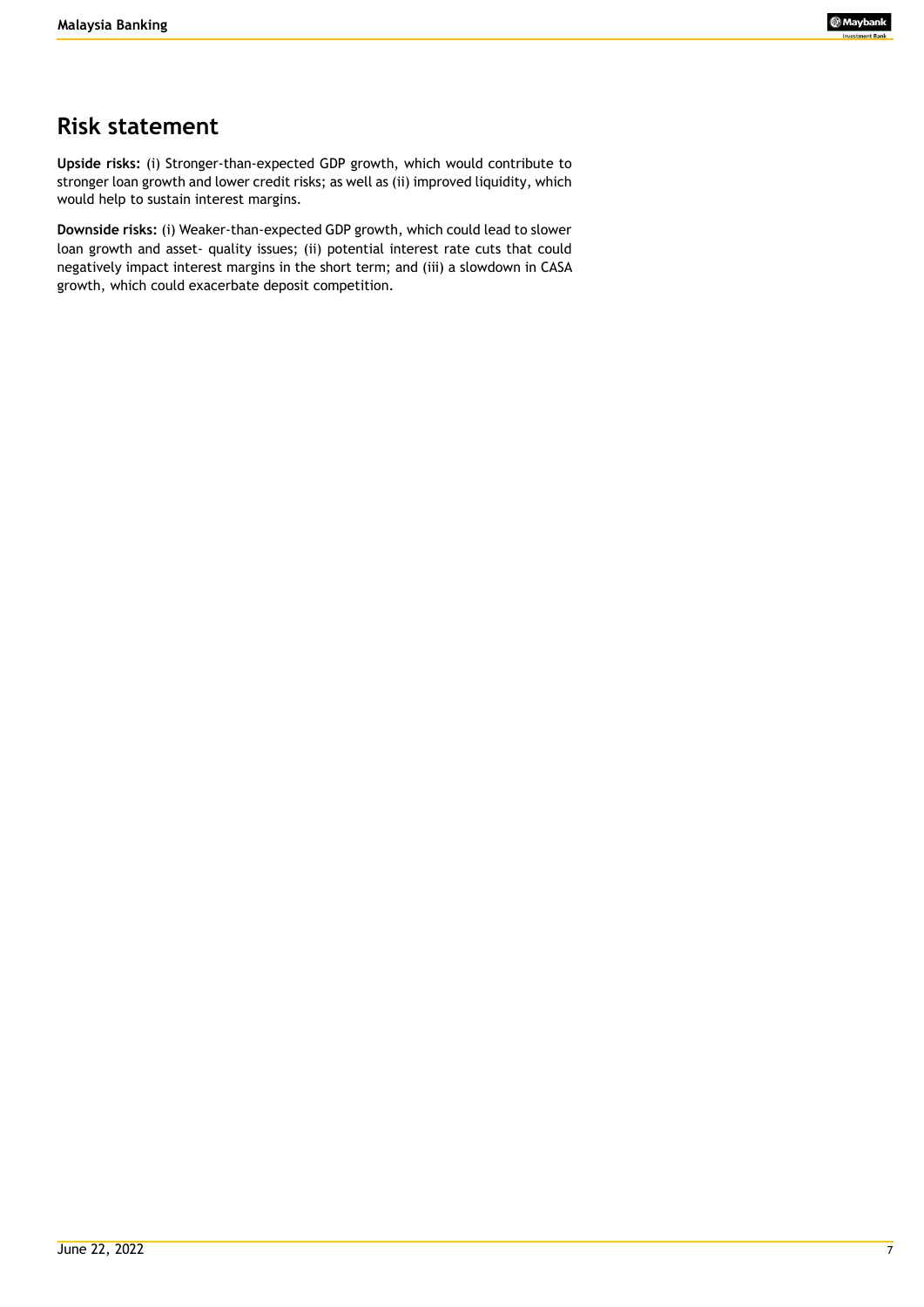# **Research Offices**

#### **ECONOMICS**

**Suhaimi ILIAS** Chief Economist Malaysia | Philippines | Global (603) 2297 8682 suhaimi\_ilias@maybank-ib.com

**CHUA Hak Bin** Regional Thematic Macroeconomist (65) 6231 5830 chuahb@maybank.com

**LEE Ju Ye** Singapore | Thailand | Indonesia (65) 6231 5844 leejuye@maybank.com

**Dr Zamros DZULKAFLI**  (603) 2082 6818 zamros.d@maybank-ib.com

**Fatin Nabila MOHD ZAINI** (603) 2297 8685 fatinnabila.mohdzaini@maybank-ib.com

**Brian LEE Shun Rong** (65) 6231 5846 brian.lee1@maybank.com

**Luong Thu Huong** (65) 62315 8467 hana.thuhuong @maybank.com

**FX**

**Saktiandi SUPAAT** Head of FX Research (65) 6320 1379 saktiandi@maybank.com.sg

**Christopher WONG** (65) 6320 1347 wongkl@maybank.com.sg

**TAN Yanxi** (65) 6320 1378 tanyx@maybank.com.sg

**Fiona LIM** (65) 6320 1374 fionalim@maybank.com.sg

#### **STRATEGY**

**Anand PATHMAKANTHAN** ASEAN (603) 2297 8783 anand.pathmakanthan@maybank-ib.com

**FIXED INCOME**

**Winson PHOON, FCA** (65) 6340 1079 winsonphoon@maybank.com

**SE THO Mun Yi, CFA** (603) 2074 7606 munyi.st@maybank-ib.com **REGIONAL EQUITIES**

**Anand PATHMAKANTHAN** Head of Regional Equity Research (603) 2297 8783 anand.pathmakanthan@maybank-ib.com

**WONG Chew Hann, CA** Head of ASEAN Equity Research (603) 2297 8686 www<br>naybank-ib.com

**ONG Seng Yeow** Research, Technology & Innovation (65) 6231 5839 ongsengyeow@maybank.com

#### **MALAYSIA**

**Anand PATHMAKANTHAN** *Head of Research* (603) 2297 8783 anand.pathmakanthan@maybank-ib.com • Strategy

**WONG Chew Hann, CA** (603) 2297 8686 wchewh@maybank-ib.com • Non-Bank Financials (stock exchange) • Construction & Infrastructure

**Desmond CH'NG, BFP, FCA** (603) 2297 8680 desmond.chng@maybank-ib.com • Banking & Finance

**LIAW Thong Jung** (603) 2297 8688 tjliaw@maybank-ib.com • Oil & Gas Services- Regional • Automotive

**ONG Chee Ting, CA** (603) 2297 8678 ct.ong@maybank-ib.com • Plantations - Regional

**YIN Shao Yang, CPA** (603) 2297 8916 samuel.y@maybank-ib.com • Gaming – Regional • Media • Aviation • Non-Bank Financials

**TAN Chi Wei, CFA** (603) 2297 8690 chiwei.t@maybank-ib.com • Power • Telcos

**WONG Wei Sum, CFA** (603) 2297 8679 weisum@maybank-ib.com • Property • Glove

**Jade TAM** (603) 2297 8687 jade.tam@maybank-ib.com • Consumer Staples & Discretionary

**Nur Farah SYIFAA** (603) 2297 8675 nurfarahsyifaa.mohamadfuad@maybank-ib.com • Construction • Renewable Energy • REITs

**Arvind JAYARATNAM** (603) 2297 8692 arvind.jayaratnam@maybank.com • Petrochemicals • Technology

**Shafiq KADIR** (603) 2297 8691 msshafiqk.abkadir@maybank-ib.com • Healthcare • Software

**LOH Yan Jin** (603) 2297 8687 lohyanjin.loh@maybank-ib.com • Ports • Shipping

**TEE Sze Chiah** *Head of Retail Research* (603) 2082 6858 szechiah.t@maybank-ib.com • Retail Research

**Nik Ihsan RAJA ABDULLAH, MSTA, CFTe** (603) 2297 8694 nikmohdihsan.ra@maybank-ib.com • Chartist

**Amirah AZMI** (603) 2082 8769 amirah.azmi@maybank-ib.com • Retail Research

#### **SINGAPORE**

**Thilan WICKRAMASINGHE** *Head of Research* (65) 6231 5840 thilanw@maybank.com • Banking & Finance - Regional • Consumer

**CHUA Su Tye**  (65) 6231 5842 chuasutye@maybank.com • REITs - Regional

**LAI Gene Lih, CFA** (65) 6231 5832 laigenelih@maybank.com • Technology

**Eric ONG** (65) 6231 5924 ericong@maybank.com • Healthcare • Transport • SMIDs

**Kelvin TAN** (65) 6231 5837 kelvintan1@maybank.com • Telcos • Industrials

**Samuel TAN** (65) 6231 5843 samuel.tan@maybank.com • Technology

**LI Jialin** (65) 6231 5845 jialin.li@maybank.com • REITs

**PHILIPPINES Jacqui de JESUS** *Head of Research* (63) 2 8849 8840 jacqui.dejesus@maybank.com • Strategy • Conglomerates

**Rachelleen RODRIGUEZ, CFA** (63) 2 8849 8843 rachelleen.rodriguez@maybank.com • Banking & Finance • Transport • Telcos

**Daphne SZE** (63) 2 8849 8847 daphne.sze@maybank.com • Consumer

**Miguel SEVIDAL** (63) 2 8849 8844 miguel.sevidal@maybank.com • REITs • Property

**Fiorenzo de JESUS** (63) 2 8849 8846 fiorenzo.dejesus@maybank.com • Utilities

#### **VIETNAM**

**Quan Trong Thanh** *Head of Research* (84 28) 44 555 888 ext 8184 thanh.quan@maybank.com • Banks

**Hoang Huy, CFA** (84 28) 44 555 888 ext 8181 hoanghuy@maybank.com • Strategy • Technology • Industrials

**Le Nguyen Nhat Chuyen** (84 28) 44 555 888 ext 8082 chuyen.le@maybank.com • Oil & Gas • Logistics

**Nguyen Thi Sony Tra Mi** (84 28) 44 555 888 ext 8084 trami.nguyen@maybank.com • Consumer

**Tyler Manh Dung Nguyen** (84 28) 44 555 888 ext 8085 manhdung.nguyen@maybank.com • Utilities • Property

**Tran Thi Thanh Nhan** (84 28) 44 555 888 ext 8088 nhan.tran@maybank.com • Consumer

**Nguyen Thi Ngan Tuyen** *Head of Retail Research* (84 28) 44 555 888 ext 8081 tuyen.nguyen@maybank.com • Retail Research

**Nguyen Thanh Lam** (84 28) 44 555 888 ext 8086 thanhlam.nguyen@maybank.com • Chartist

#### **INDIA**

**Jigar SHAH** *Head of Research* (91) 22 4223 2632 jigars@maybank.com • Strategy • Oil & Gas • Automobile • Cement

**Neerav DALAL** (91) 22 4223 2606 neerav@maybank.com • Software Technology • Telcos

**Vikram RAMALINGAM** (91) 22 4223 2607 vikram@maybank.com • Automobile • Media

#### **INDONESIA**

**Rahmi MARINA** (62) 21 8066 8689 rahmi.marina@maybank.com • Banking & Finance

**Willy GOUTAMA** (62) 21 8066 8500 willy.goutama@maybank.com • Consumer

**Satriawan, CTA** (62) 21 8066 8682 satriawan@maybank.com • Chartist

#### **THAILAND**

**Jesada TECHAHUSDIN, CFA** (66) 2658 6300 ext 1395 jesada.t@maybank.com • Banking & Finance

**Vanida GEISLER, CPA** (66) 2658 6300 ext 1394 Vanida.G@maybank.com • Property • REITs

**Yuwanee PROMMAPORN** (66) 2658 6300 ext 1393 Yuwanee.P@maybank.com • Services • Healthcare

**Wasu MATTANAPOTCHANART** (66) 2658 6300 ext 1392 wasu.m@maybank.com • Telcos

**Surachai PRAMUALCHAROENKIT**  (66) 2658 5000 ext 1470 Surachai.p@maybank.com • Auto • Conmat • Contractor • Steel

**Suttatip PEERASUB** (66) 2658 5000 ext 1430 suttatip.p@maybank.com • Food & Beverage • Commerce

**Jaroonpan WATTANAWONG** (66) 2658 5000 ext 1404 jaroonpan.w@maybank.com • Transportation • Small cap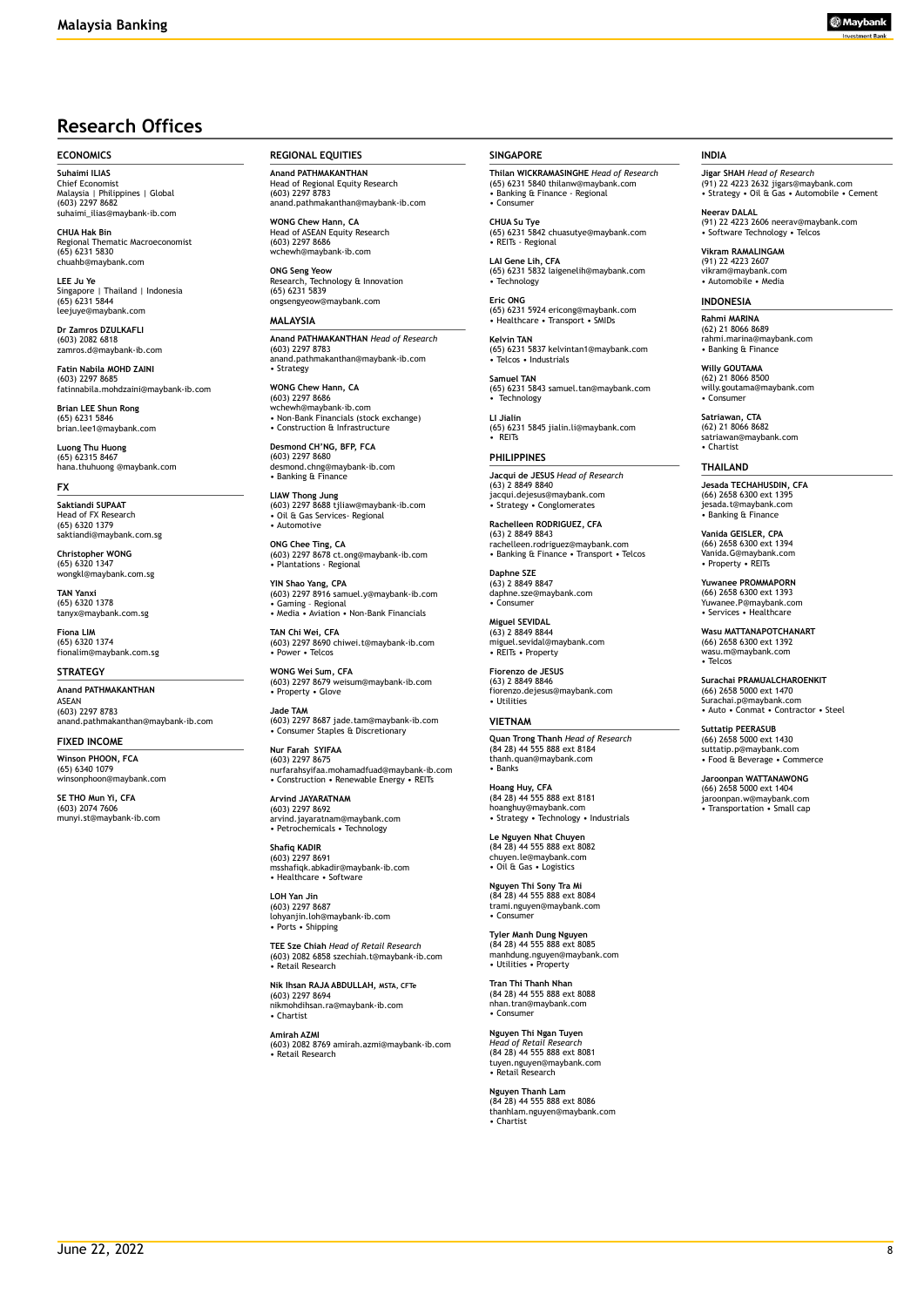#### **APPENDIX I: TERMS FOR PROVISION OF REPORT, DISCLAIMERS AND DISCLOSURES**

#### **DISCLAIMERS**

This research report is prepared for general circulation and for information purposes only and under no circumstances should it be considered or intended as an offer to sell or a solicitation of an offer to buy the securities referred to herein. Investors should note that values of such securities, if any, may fluctuate and that each security's price or value may rise or fall. Opinions or recommendations contained herein are in form of technical ratings and fundamental ratings. Technical ratings may differ from fundamental ratings as technical valuations apply different methodologies and are purely based on price and volume-related information extracted from the relevant jurisdiction's stock exchange in the equity analysis. Accordingly, investors' returns may be less than the original sum invested. Past performance is not necessarily a guide to future performance. This report is not intended to provide personal investment advice and does not take into account the specific investment objectives, the financial situation and the particular needs of persons who may receive or read this report. Investors should therefore seek financial, legal and other advice regarding the appropriateness of investing in any securities or the investment strategies discussed or recommended in this report.

The information contained herein has been obtained from sources believed to be reliable but such sources have not been independently verified by Maybank Investment Bank Berhad, its subsidiary and affiliates (collectively, "Maybank IBG") and consequently no representation is made as to the accuracy or completeness of this report by Maybank IBG and it should not be relied upon as such. Accordingly, Maybank IBG and its officers, directors, associates, connected parties and/or employees (collectively, "Representatives") shall not be liable for any direct, indirect or consequential losses or damages that may arise from the use or reliance of this report. Any information, opinions or recommendations contained herein are subject to change at any time, without prior notice.

This report may contain forward looking statements which are often but not always identified by the use of words such as "anticipate", "believe", "estimate", "intend", "plan", "expect", "forecast", "predict" and "project" and statements that an event or result "may", "will", "can", "should", "could" or "might" occur or be achieved and other similar expressions. Such forward looking statements are based on assumptions made and information currently available to us and are subject to certain risks and uncertainties that could cause the actual results to differ materially from those expressed in any forward looking statements. Readers are cautioned not to place undue relevance on these forward-looking statements. Maybank IBG expressly disclaims any obligation to update or revise any such forward looking statements to reflect new information, events or circum stances after the date of this publication or to reflect the occurrence of unanticipated events.

Maybank IBG and its officers, directors and employees, including persons involved in the preparation or issuance of this report, may, to the extent permitted by law, from time to time participate or invest in financing transactions with the issuer(s) of the securities mentioned in this report, perform services for or solicit business from such issuers, and/or have a position or holding, or other material interest, or effect transactions, in such securities or options thereon, or other investments related thereto. In addition, it may make markets in the securities mentioned in the material presented in this report. One or more directors, officers and/or employees of Maybank IBG may be a director of the issuers of the securities mentioned in this report to the extent permitted by law.

This report is prepared for the use of Maybank IBG's clients and may not be reproduced, altered in any way, transmitted to, copied or distributed to any other party in whole or in part in any form or manner without the prior express written consent of Maybank IBG and Maybank IBG and its Representatives accepts no liability whatsoe ver for the actions of third parties in this respect.

This report is not directed to or intended for distribution to or use by any person or entity who is a citizen or resident of or located in any locality, state, country or other jurisdiction where such distribution, publication, availability or use would be contrary to law or regulation. This report is for distribution only under such circumstances as may be permitted by applicable law. The securities described herein may not be eligible for sale in all jurisdictions or to certain categories of investors. Without prejudice to the foregoing, the reader is to note that additional disclaimers, warnings or qualifications may apply based on geographical location of the person or entity receiving this report.

#### **Malaysia**

Opinions or recommendations contained herein are in the form of technical ratings and fundamental ratings mare differ from fundamental ratings as technical valuations apply different methodologies and are purely based on price and volume-related information extracted from Bursa Malaysia Securities Berhad in the equity analysis.

#### **Singapore**

This report has been produced as of the date hereof and the information herein may be subject to change. Maybank Research Pte. Ltd. ("MRPL") in Singapore has no obligation to update such information for any recipient. For distribution in Singapore, recipients of this report are to contact MRPL in Singapore in respect of any matters arising from, or in connection with, this report. If the recipient of this report is not an accredited investor, expert investor or institutional investor (as defined under Section 4A of the Singapore Securities and Futures Act), MRPL shall be legally liable for the contents of this report, with such liability being limited to the extent (if any) as permitted by law.

#### **Thailand**

Except as specifically permitted, no part of this presentation may be reproduced or distributed in any manner without the prior written permission of Maybank Securities (Thailand) Public Company Limited. Maybank Securities (Thailand) Public Company Limited ("MST") accepts no liability whatsoever for the actions of third parties in this respect.

Due to different characteristics, objectives and strategies of institutional and retail investors, the research products of MST Institutional and Retail Research departments may differ in either recommendation or target price, or both. MST reserves the rights to disseminate MST Retail Research reports to institutional investors who have requested to receive it. If you are an authorised recipient, you hereby tacitly acknowledge that the research reports from MST Retail Research are first produced in Thai and there is a time lag in the release of the translated English version.

The disclosure of the survey result of the Thai Institute of Directors Association ("IOD") regarding corporate governance is made pursuant to the policy of the Office of the Securities and Exchange Commission. The survey of the IOD is based on the information of a company listed on the Stock Exchange of Thailand and the market for Alternative Investment disclosed to the public and able to be accessed by a general public investor. The result, therefore, is from the perspective of a third party. It is not an evaluation of operation and is not based on inside information. The survey result is as of the date appearing in the Corporate Governance Report of Thai Listed Companies. As a result, the survey may be changed after that date. MST does not confirm nor certify the accuracy of such survey result.

The disclosure of the Anti-Corruption Progress Indicators of a listed company on the Stock Exchange of Thailand, which is assessed by Thaipat Institute, is made in order to comply with the policy and sustainable development plan for the listed companies of the Office of the Securities and Exchange Commission. Tha ipat Institute made this assessment based on the information received from the listed company, as stipulated in the form for the assessment of Anti-corruption which refers to the Annual Registration Statement (Form 56-1), Annual Report (Form 56-2), or other relevant documents or reports of such listed company. The assessment result is therefore made from the perspective of Thaipat Institute that is a third party. It is not an assessment of operation and is not based on any inside information. Since this assessment is only the assessment result as of the date appearing in the assessment result, it may be changed after that date or when there is any change to the relevant information. Nevertheless, MST does not confirm, verify, or certify the accuracy and completeness of the assessment result.

#### **US**

This third-party research report is distributed in the United States ("US") to Major US Institutional Investors (as defined in Rule 15a-6 under the Securities Exchange Act of 1934, as amended) only by Maybank Securities USA Inc ("MSUS"), a broker-dealer registered in the US (registered under Section 15 of the Securities Exchange Act of 1934, as amended). All responsibility for the distribution of this report by MSUS in the US shall be borne by MSUS. This report is not directed at you if Maybank IBG is prohibited or restricted by any legislation or regulation in any jurisdiction from making it available to you. You should satisfy yourself before reading it that MSUS is permitted to provide research material concerning investments to you under relevant legislation and regulations. All U.S. persons receiving and/or accessing this report and wishing to effect transactions in any security mentioned within must do so with: Maybank Securities USA Inc. 400 Park Avenue, 11th Floor, New York, New York 10022, 1-(212) 688-8886 and not with, the issuer of this report.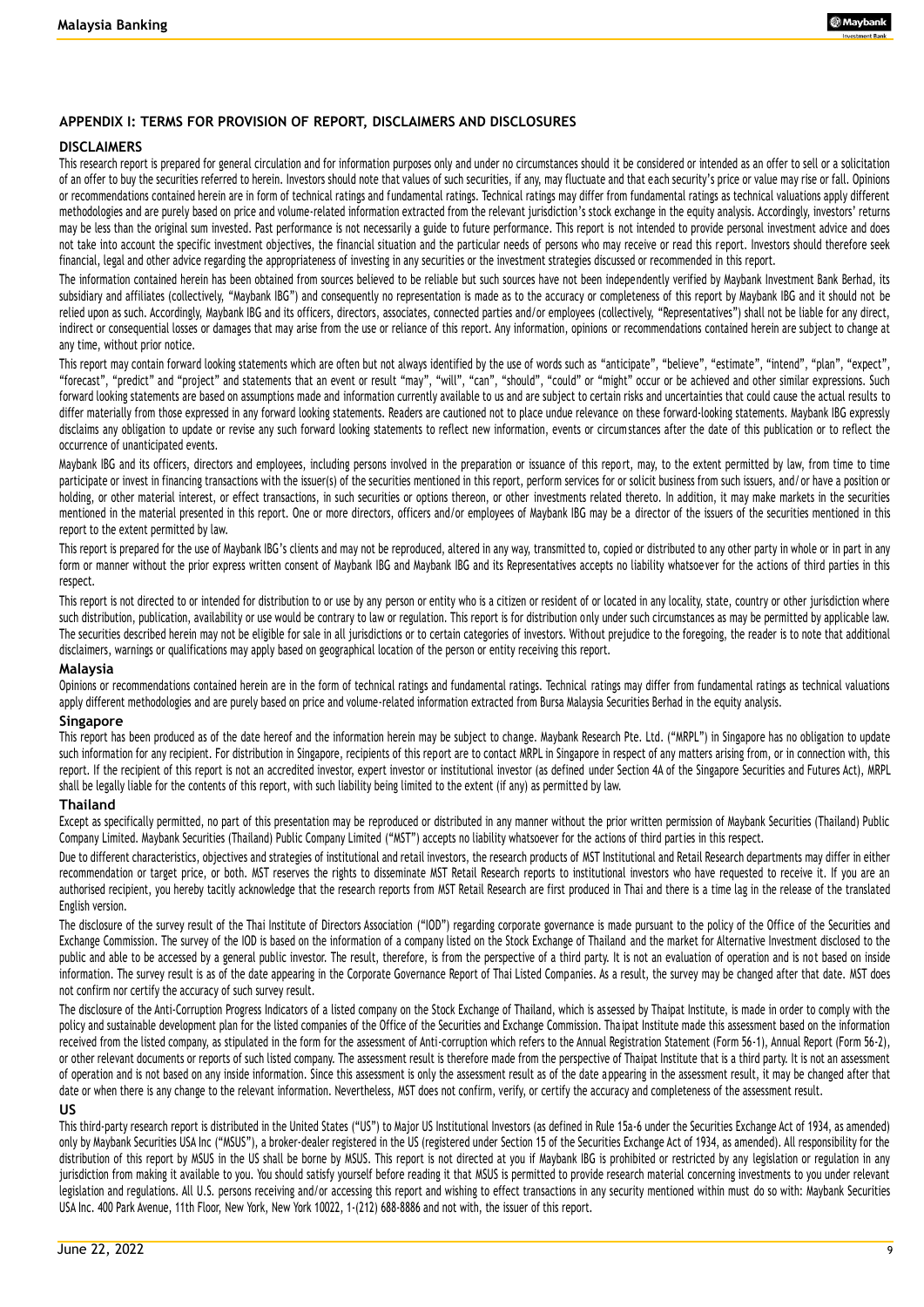#### **UK**

This document is being distributed by Maybank Securities (London) Ltd ("MSUK") which is authorized and regulated, by the Financial Conduct Authority and is for Informational Purposes only. This document is not intended for distribution to anyone defined as a Retail Client under the Financial Services and Markets Act 2000 within the UK. Any inclus ion of a third party link is for the recipients convenience only, and that the firm does not take any responsibility for its comments or accuracy, and that access to such links is at the individuals own risk. Nothing in this report should be considered as constituting legal, accounting or tax advice, and that for accurate guidance recipients should consult with their own independent tax advisers.

#### **DISCLOSURES**

#### **Legal Entities Disclosures**

**Malaysia:** This report is issued and distributed in Malaysia by Maybank Investment Bank Berhad (15938- H) which is a Participating Organization of Bursa Malaysia Berhad and a holder of Capital Markets and Services License issued by the Securities Commission in Malaysia. Singapore: This report is distributed in Singapore by MRPL (Co. Reg No 198700034E) which is regulated by the Monetary Authority of Singapore. **Indonesia:** PT Maybank Sekuritas Indonesia ("PTMSI") (Reg. No. KEP-251/PM/1992) is a member of the Indonesia Stock Exchange and is regulated by the Financial Services Authority (Indonesia). **Thailand:** MST (Reg. No.0107545000314) is a member of the Stock Exchange of Thailand and is regulated by the Ministry of Finance and the Securities and Exchange Commission. **Philippines:** Maybank Securities Inc (Reg. No.01-2004-00019) is a member of the Philippines Stock Exchange and is regulated by the Securities and Exchange Commission. **Vietnam:** Maybank Securities Limited (License Number: 117/GP-UBCK) is licensed under the State Securities Commission of Vietnam. **Hong Kong:** MIB Securities (Hong Kong) Limited (Central Entity No AAD284) is regulated by the Securities and Futures Commission. **India:** MIB Securities India Private Limited ("MIBSI") is a participant of the National Stock Exchange of India Limited and the Bombay Stock Exchange and is regulated by Securities and Exchange Board of India ("SEBI") (Reg. No. INZ000010538). MIBSI is also registered with SEBI as Category 1 Merchant Banker (Reg. No. INM 000011708) and as Research Analyst (Reg No: INH000000057) **US:** Maybank Securities USA Inc is a member of/and is authorized and regulated by the FINRA – Broker ID 27861. **UK:** Maybank Securities (London) Ltd (Reg No 2377538) is authorized and regulated by the Financial Conduct Authority.

#### **Disclosure of Interest**

**Malaysia:** Maybank IBG and its Representatives may from time to time have positions or be materially interested in the securities referred to herein and may further act as market maker or may have assumed an underwriting commitment or deal with such securities and may also perform or seek to perform investment banking services, advisory and other services for or relating to those companies.

**Singapore:** As of 22 June 2022, Maybank Research Pte. Ltd. and the covering analyst do not have any interest in any companies recommended in this research report.

**Thailand:** MST may have a business relationship with or may possibly be an issuer of derivative warrants on the securities /companies mentioned in the research report. Therefore, Investors should exercise their own judgment before making any investment decisions. MST, its associates, directors, connected parties and/or employees may from time to time have interests and/or underwriting commitments in the securities mentioned in this report.

**Hong Kong:** As of 22 June 2022, MIB Securities (Hong Kong) Limited and the authoring analyst do not have any interest in any companies recommended in this research report.

India: As of 22 June 2022, and at the end of the month immediately preceding the date of publication of the research report, MIBSI, authoring analyst or their associate / relative does not hold any financial interest or any actual or beneficial ownership in any shares or having any conflict of interest in the subject companies except as otherwise disclosed in the research report. In the past twelve months MIBSI and authoring analyst or their associate did not receive any compensation or other benefits from the subject companies or third party in connection with the research report on any account what so ever except as otherwise disclosed in the research report.

Maybank IBG may have, within the last three years, served as manager or co-manager of a public offering of securities for, or currently may make a primary market in issues of, any or all of the entities mentioned in this report or may be providing, or have provided within the previous 12 months, significant advice or investment services in relation to the investment concerned or a related investment and may receive compensation for the services provided from the companies covered in this report.

### **OTHERS**

### **Analyst Certification of Independence**

The views expressed in this research report accurately reflect the analyst's personal views about any and all of the subject securities or issuers; and no part of the research analyst's compensation was, is or will be, directly or indirectly, related to the specific recommendations or views expressed in the report.

#### **Reminder**

Structured securities are complex instruments, typically involve a high degree of risk and are intended for sale only to sophisticated investors who are capable of understanding and assuming the risks involved. The market value of any structured security may be affected by changes in economic, financial and political factors (including, but not limited to, spot and forward interest and exchange rates), time to maturity, market conditions and volatility and the credit quality of any issuer or reference issuer. Any investor interested in purchasing a structured product should conduct its own analysis of the product and consult with its own professional advisers as to the risks involve d in making such a purchase.

No part of this material may be copied, photocopied or duplicated in any form by any means or redistributed without the prior consent of Maybank IBG.

#### **Definition of Ratings**

Maybank IBG Research uses the following rating system

- **BUY** Return is expected to be above 10% in the next 12 months (including dividends)
- **HOLD** Return is expected to be between 0% to 10% in the next 12 months (including dividends)
- **SELL** Return is expected to be below 0% in the next 12 months (including dividends)

#### **Applicability of Ratings**

The respective analyst maintains a coverage universe of stocks, the list of which may be adjusted according to needs. Investment ratings are only applicable to the stocks which form part of the coverage universe. Reports on companies which are not part of the coverage do not carry investment ratings as we do not actively follow developments in these companies.